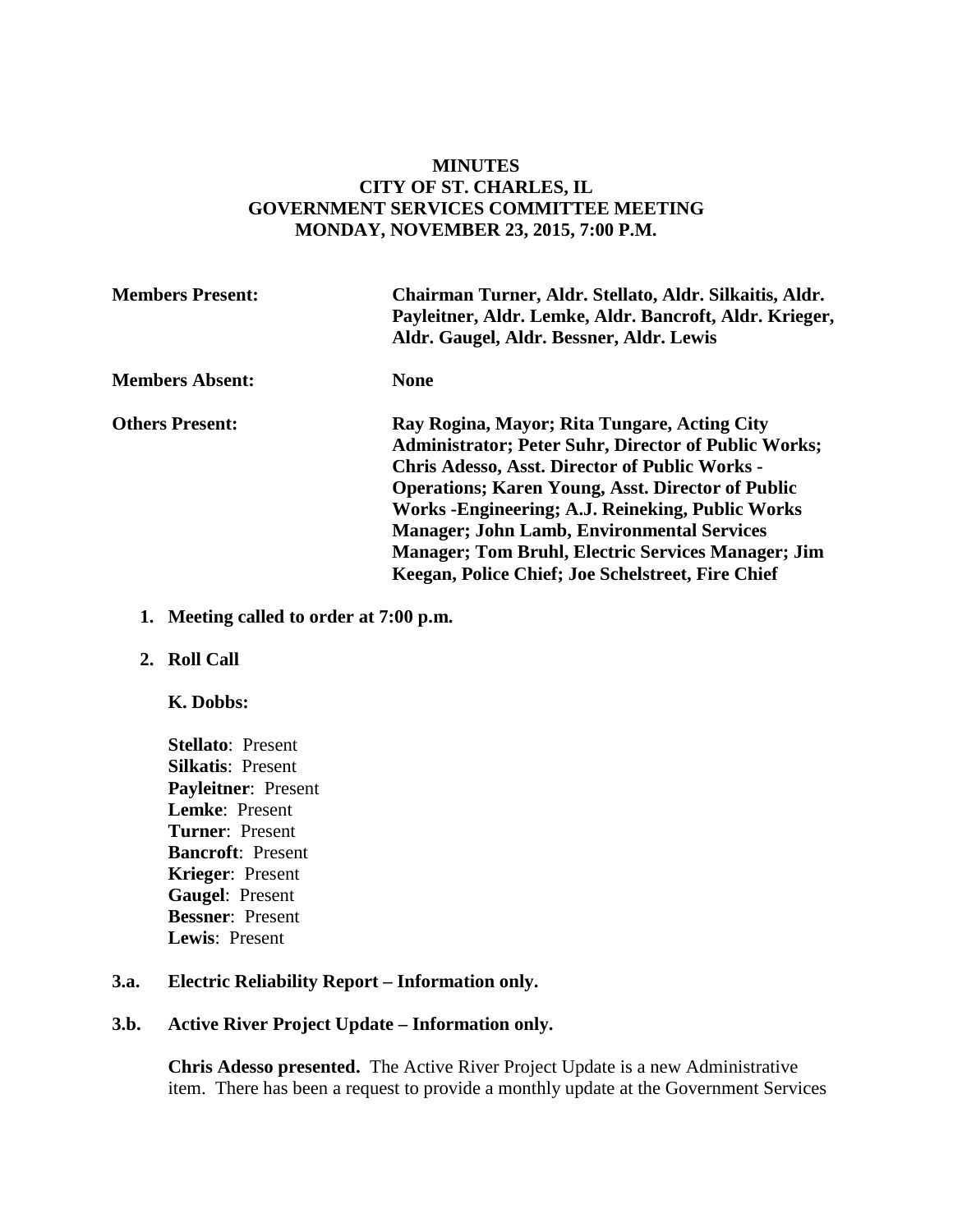> Committee Meeting on the status of the Active River Project. Therefore, staff decided to present the information in the form of minutes from the monthly meetings and also agendas for upcoming meetings as well as a recap memo if needed to the Committee in their packets. The thought is that we would treat this similar to Tree Commission and Electric Reliability where folks would have the opportunity to review the information in their packet and ask Staff questions at the meeting, and we will make an effort to have someone from the Task Force available for questions also.

I'm happy to answer any questions you have, and John Rabchuck is here tonight to answer any questions as well.

**Chairman Turner**: There is no December Government Services Committee Meeting, but in January, given that there has been progress from the Active River Task Force to contact the IDNR and we now have a preliminary cost estimate of \$17,000,000 just for the section next to City Hall, which is \$5,000,000 more than the City budget for the entire year. In January I would like to have an agenda item that we as Council start to engage ourselves and engage the Active River Task Force preliminary where we stand and how we feel about this.

John, you get an idea where we are, because this is the first time we are going to talk about this in January, just preliminary how some of us feel about this now that we have costs. I did notice I didn't see an estimate of the Return on Investment and also, given that the structures proposed at the Park District Meeting in August, they erode. They are going to be in water, they are going to be subject to ice and I don't see anything on here about maintenance for 20 years. Staff can't remember any money being put into the dam over the last 20 years, but I don't see an earthen structure lasting 20 years.

**Mr. Rabchuck**: John Rabchuck, 914 Ash Street, St. Charles. Forget about all those other numbers, there is a lot of activity going to pay for those without hitting the City budget. The thing that is important right now is the \$1.5 - \$2.0 million to do the engineering studies that will prove whether this can be built, that it won't have any impact on other communities and that it will survive and not create a maintenance headache or burden for the City. That's the part that has to be done first and foremost. We are exploring ways to do that and by January, I should have some answers for you.

**Chairman Turner**: By January, I think we need to formulate opinions on this as we go forward. This is a hefty project.

**Mr. Rabchuck**: As we suggested to you and the Park District back in August, this is a 10 year time frame, but there are things underway that we thought we would update you on.

**Chairman Turner**: There are a lot of things on here, so in January, I would like us to start giving you our preliminary opinions.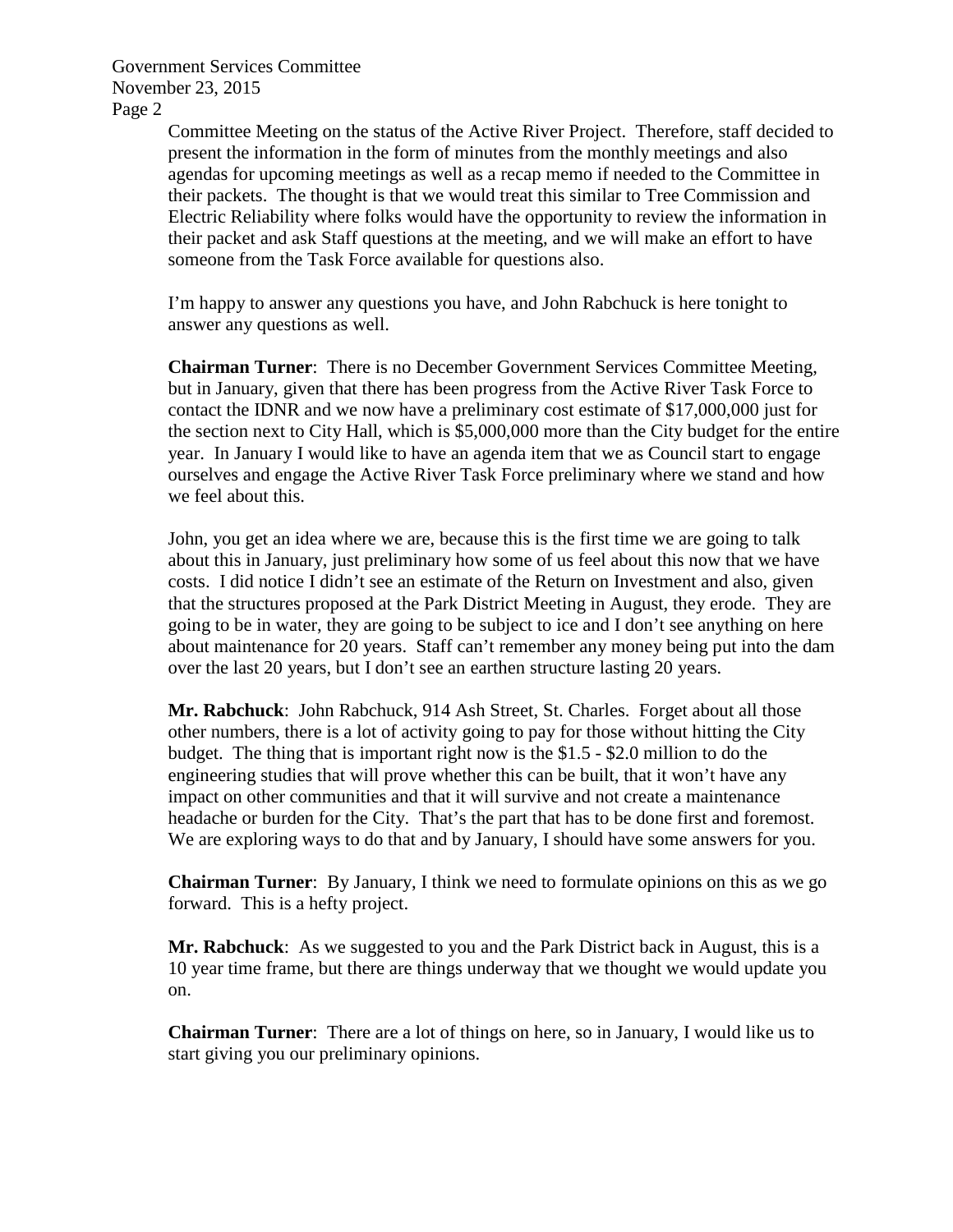> **Mr. Rabchuck**: There is an ongoing community effort to produce the \$1.5-\$2.0 million in engineering costs without hitting the City budget and we think we will have some announcements about that in January as well.

> **Chairman Turner**: That's all well and good, but one of the final approvals if this goes forward or not has to come this Council if we really want that dam to go or not.

**Mr. Rabchuck**: The dam is not going, it's being modified.

**Chairman Turner**: That is something we can talk about too.

#### **4.a. Recommendation to approve Budget Addition for Electric Utility New Business Work.**

**Tom Bruhl presented.** We do not budget for new electric projects so that we don't throw off the revenue anticipation, so you will see five projects listed on your Executive Summary. Of those, four of the five are well under way. The only one that hasn't started yet is the CVS at Lincoln Highway and that is anticipated to start as soon as the weather breaks.

These are reimbursable jobs, so none of the funds will be spent until we receive the revenue and part of the building permit process.

**Aldr. Stellato**: Tom, if there is a cost overrun, the developer still covers that?

**Mr. Bruhl**: Yes.

**Aldr. S**ilkaitis: They pay for the work before the get the permit, not after the work is done?

**Mr. Bruhl**: That's correct. As part of the building permit process, we will put in these charges and in order to get their building permit released, they have to pay those charges in the Building and Code Enforcement Department. If by chance, the CVS project doesn't happen, the funds will sit in the account unspent and will be washed out at the end of the fiscal year.

No further discussion.

Motioned by Aldr. Stellato, seconded by Aldr. Silkaitis. Approved by voice vote. **Motion carried**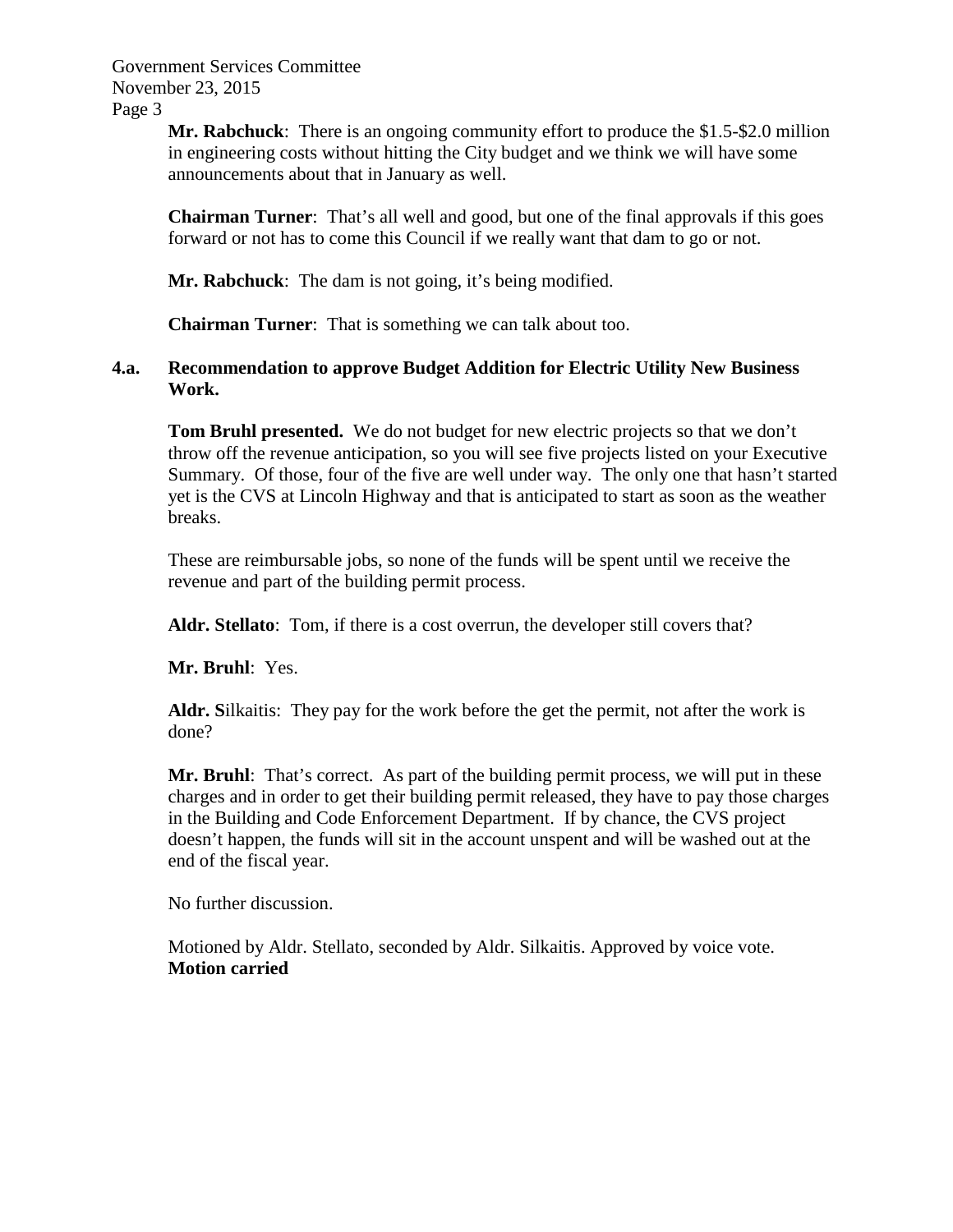#### **4.b. Recommendation to approve Design Engineering Agreement for the South Tyler Road Reconstruction/Resurfacing Project.**

**Karen Young presented.** South Tyler Road is scheduled for improvements to start this spring into the summer for the reconstruction of South Tyler Road from South Tyler to Cambridge Drive and the resurfacing of Tyler Road from Cambridge to Division. We determined that the design of this project needed to be completed by a consultant. Staff sent out a Request for Qualifications and proposals to four firms which included CivilTech Engineering, HR Green, Robinson Engineering and Thomas Engineering Group. We received proposals and qualifications from all of the firms except for Thomas Engineering who declined at this time, due to their workload. Staff reviewed qualifications by all the firms regarding the quality of the responses, the completeness of the response, the capability of the firm and their proposed staff, their competence to manage sensitive projects such as this in residential areas and their proposed project schedule.

HR Green was selected based on the qualifications and review of this work. They have extensive experience in preparing design plans and specifications for both reconstruction and resurfacing and they have a long history of doing that work. HR Green also has been working successfully on the  $7<sup>th</sup>$  Avenue Creek project and they recently completed the field surveying work for the South Tyler Road project. Bidding of this project is scheduled for March 2016 with construction to start shortly after that. As part of the project, it was include an analysis of the entire construction schedule which we will present for the approval of the construction project in March.

If there are no questions, staff recommends approval of Design Engineering Services with HR Green for the South Tyler Road Reconstruction/Resurfacing Project in the amount of \$59,902.32.

**Aldr. Lemke**: What is involved in the scope? It sounds like more than a grind and overlay; is that going to cause a fair amount of disruption for the residents?

**Mrs. Young**: As part of the process and one of the reasons with HR Green's proposal; they talked a lot about maintenance of traffic, how to detour and handle construction to allow residents to have access to their property during this week. They put a lot of emphasis on that and the QA/QC for this work as well. So yes, half the project would be reconstruction, half would be resurfaced.

**Aldr. Lemke**: Reconstruction, is that all new curbs and infrastructure?

**Mrs. Young**: Yes, I should have explained that. What happens in reconstruction is that the entire roadway is removed; the full pavement structure which includes the pavement and the stone that is existing there. This particular section that we are looking to reconstruct is on a pozzolanic base which is a substandard material that we have a lot of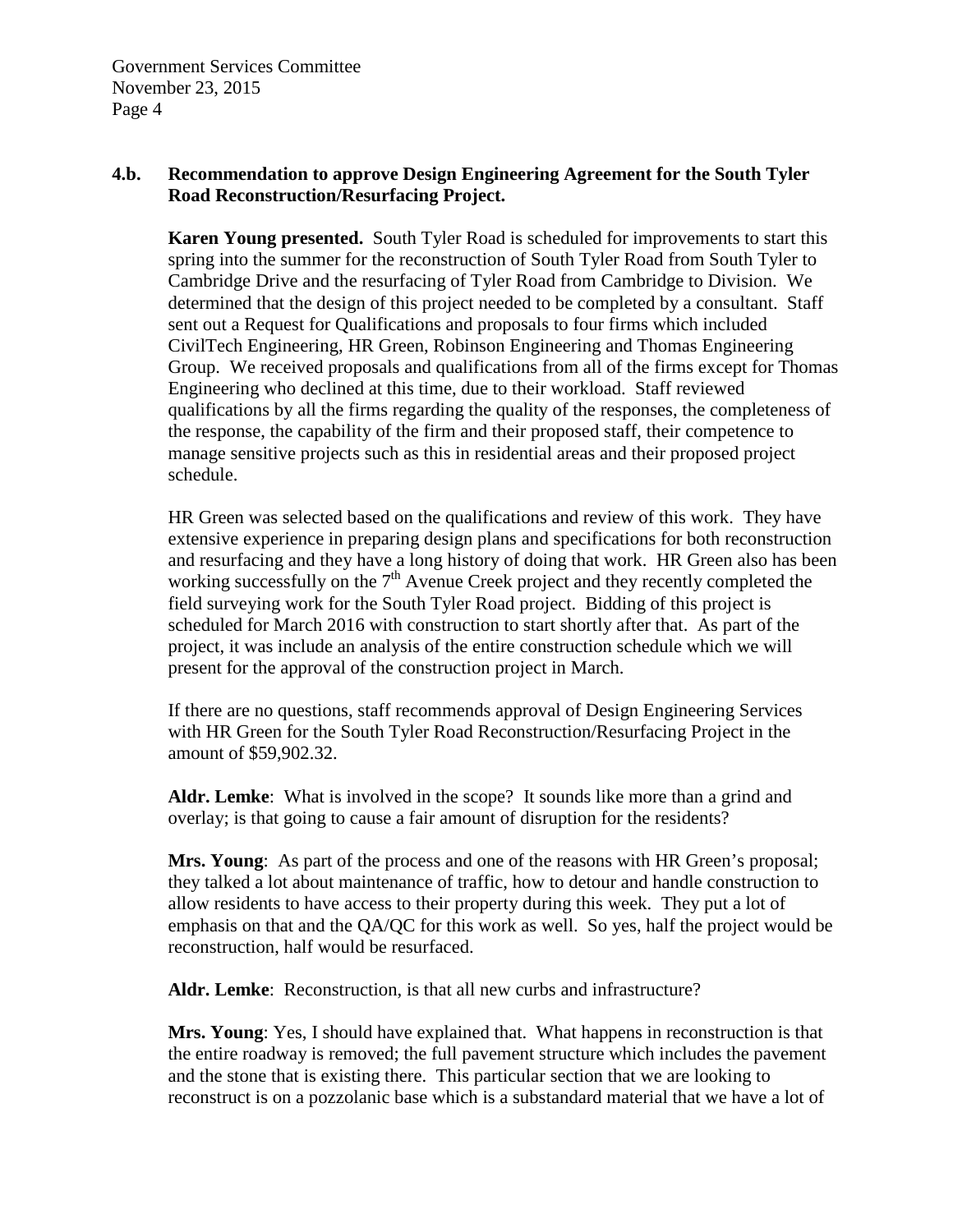> problems with in our community, so that particular section is being removed to the bare ground and we would excavate any additional soil necessary to meet capacity requirements for the new roadway which would include ADA compliant improvements and driveway aprons would be replaced as well in the reconstruction section.

> In the resurfacing section the work would include removing the top layer of asphalt to provide a new smooth riding surface which would include curb and cutter removal and replacement in areas that are damaged and also ADA compliant improvements as well.

**Aldr. Lemke**: The pozz base doesn't support the road very well and a regrind would be short lived because traffic would probably depress the pavement in places, especially if water sits on the surface, correct?

**Mrs. Young**: Yes, when water gets into that material, it tends to want to explode. It's not a reinforced concrete material.

**Aldr. Gaugel**: You mentioned you utilized a ranking system to evaluate the proposals. Where did HR Green in fall in terms of price? Where they the highest, the lowest, the middle?

**Mrs. Young**: They were the middle. CivilTech and HR Green were in par with each other in terms of quality of their proposal. The third proposal and what was included I did not feel was sufficient and felt like it did not cover everything necessary to complete the work.

**Aldr. Gaugel**: Was that the lowest?

**Mrs. Young**: It was the lowest, but they had the highest hourly rate, the lowest amount of hours. By the time we increased the amount, they would have been more than HR Green's proposal.

**Aldr. Stellato**: In regard to the timing; bidding in March, hopefully we start when school is out in June?

**Mrs. Young**: That will all be part of the conversation; we can start in the spring but we will have to evaluate that and see how significant the impacts to the school will be and make that determination once we get through the design process.

**Aldr. Lemke**: Is HR Green going to do this all themselves? Do they have enough resources in house or is there a risk of substitution of people from other firms that we not part of the bid?

**Mrs. Young:** HR Green is a very large company and they have plenty of staff. The staff they have proposed are proposed specifically to this project so it wasn't just selecting HR Green as a company, it was specifically selecting a team of people that they proposed.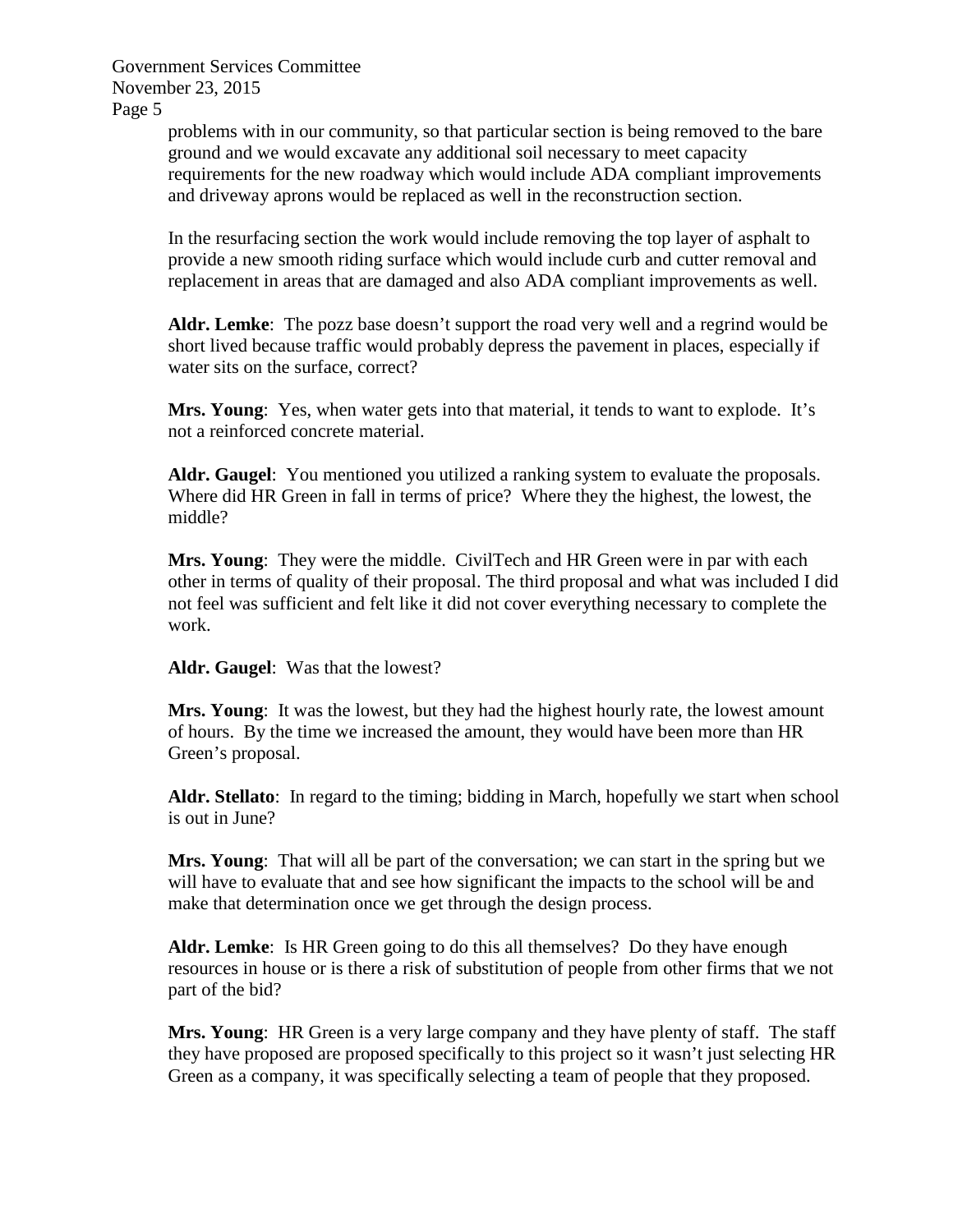No further discussion.

Motioned by Aldr. Stellato, seconded by Aldr. Silkaitis. Approved by voice vote. **Motion carried**

#### **4.c. Recommendation to approve Highway Authority Agreement for 1315 West Main Street.**

**Karen Young presented.** This is regarding 1315 West Main Street which is located at the southeast corner of West Main and South 14<sup>th</sup> Street which is the former Sunoco Gas site. This site experienced a Release of Contaminants as part of the removal of the underground storage gas tanks at this site. As part of this, the Release exceed a Tiered 1 Residential Remediation Objective, and as part of that, the contaminants impacted both the IDOT Main Street Right of Way and the South  $14<sup>th</sup>$  Street Right of Way. The City has been working for several years with former property owners for Sunoco which is now Evergreen Resources Group and the current property owner of Lundeen Liquors to get this approved.

IDOT has been working with and finally gave sign off last year and notified the City this year that they have completed everything necessary for their Highway Authority Agreement so the City has been working with our Environmental Attorney to get everything worked out for the City's Agreement. There are two agreements included in your packet, one being the supplemental agreement which basically handles all the financial information with the City and what requirements are within the right of way. It prohibits any domestic waterlines to be placed within that area, it limits the access to the soil in the area, so basically any permits that come through the City we have to monitor that area to make sure we are not allowing something to go in that shouldn't be there.

The Agreement does reimburse the City for all of our legal fees that we have incurred over the last several years, and if the City does have any work that needs to be done in the right of way that goes below the pavement surface, we can be reimbursed up to \$10,000 for any of those soils that may need to be hauled off to a special waste site.

The second part of the Agreement is the standard IEPA Highway Authority Agreement so they are basically looking to get all the documentation submitted to IEPA for approval. This is the last step in the process. I understand there are discussions about development on that site, and this is a totally separate issue from that; this has been going on for years in terms of the right of way work.

If there are no questions, Staff recommends approval of the Tiered Action Approach to Corrective Objectives Agreement for property at 1315 West Main Street.

No further discussion.

Motioned by Aldr. Silkaitis, seconded by Aldr. Lewis. Approved by voice vote. **Motion carried**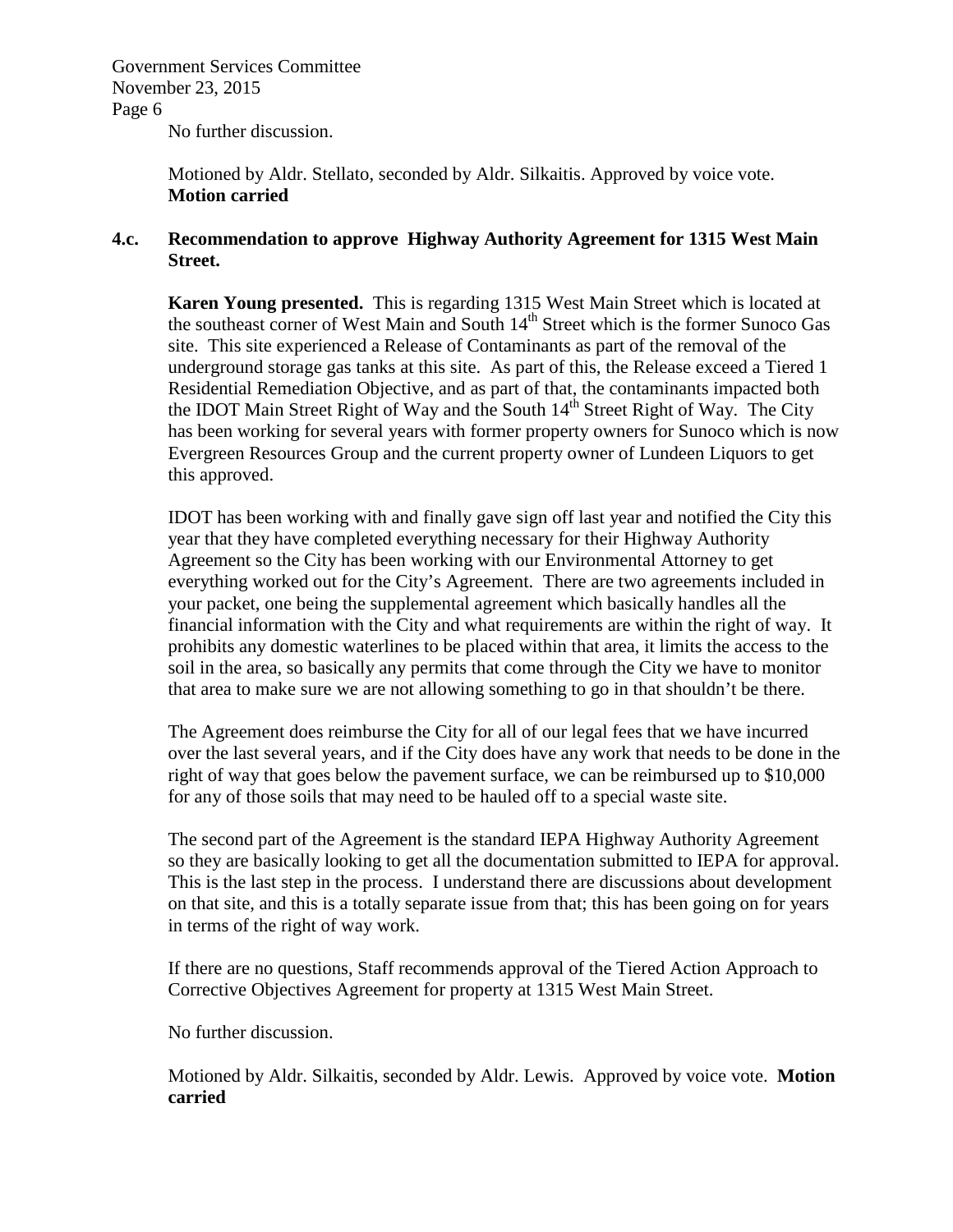# **4.d. Presentation of North 5th Avenue Water Main Project – Information only.**

**Peter Suhr presented.** Before we get started, I just want to clarify the purpose of tonight's discussion and how it relates to the conversation that we had a month ago at this Committee meeting. As you recall, last month City Staff was seeking approval of Change Order No. 1 for Trotter and Associates for additional services relating to this project. After much discussion, the item was tabled and continued for conversation tonight. Please note that tonight's agenda is not specifically the same as last month, we are not seeking approval tonight of Change Order No. 1 for Trotter. If I may respectfully request, we would like to consider keeping that agenda item tabled until the project is completely finished.

Instead tonight, City Staff and our consulting engineer would like to take the time to present a thorough project overview. We recognize last month, perhaps a little too late, that you are deserving of more detailed information on this project so that you have all the information needed to make informed decisions moving forward. We want to be as transparent as possible and are hopeful that all of your questions and comments will be answered tonight and you have a comfort level in this project to make those decisions necessary in the future. Again, we are not seeking any approvals tonight, this is for information only, dialogue and questions and comments.

You will hear tonight that this particular watermain has had historical problems. We knew this project was going to be difficult from the start, and very complex. Unfortunately it has proven to be so. You will also hear tonight that Staff assembled the proper team to design, specify and construct this unique project. We stand behind that decision today, and you will hear the reasons why. You will also hear that we did not necessarily expect the types of delays that we saw on this project when we started construction. We will discuss two unexpected circumstances, major factors, that delayed this project overall.

Despite the setbacks and frustrations, you will also hear and hopefully take some comfort that our team prepared a solid construction contract that includes language that will help to protect the City of any damages incurred, especially damages of a financial basis. That being said, we are not here tonight to hide behind excuses. We recognize that City Staff and our team could have done some things a little better than we have and we are going to work hard to address and move forward and make improvements in those areas. Over the past 30-45 days in particular, our team has focused on solving problems and have tried our best to deliver a successful project this year. We continue to work hard and are still hopeful that we will still be able to be able to deliver this project in completion this year; we will give you the latest project schedule tonight.

Before I hand the podium off to our technical staff, if I may, on behalf of our entire project team, I would like to make a public apology to the Mayor, to all of you, to our entire community and especially the residents that have had to deal with this project from the start of construction. It's been a difficult one, and we understand that. Our Public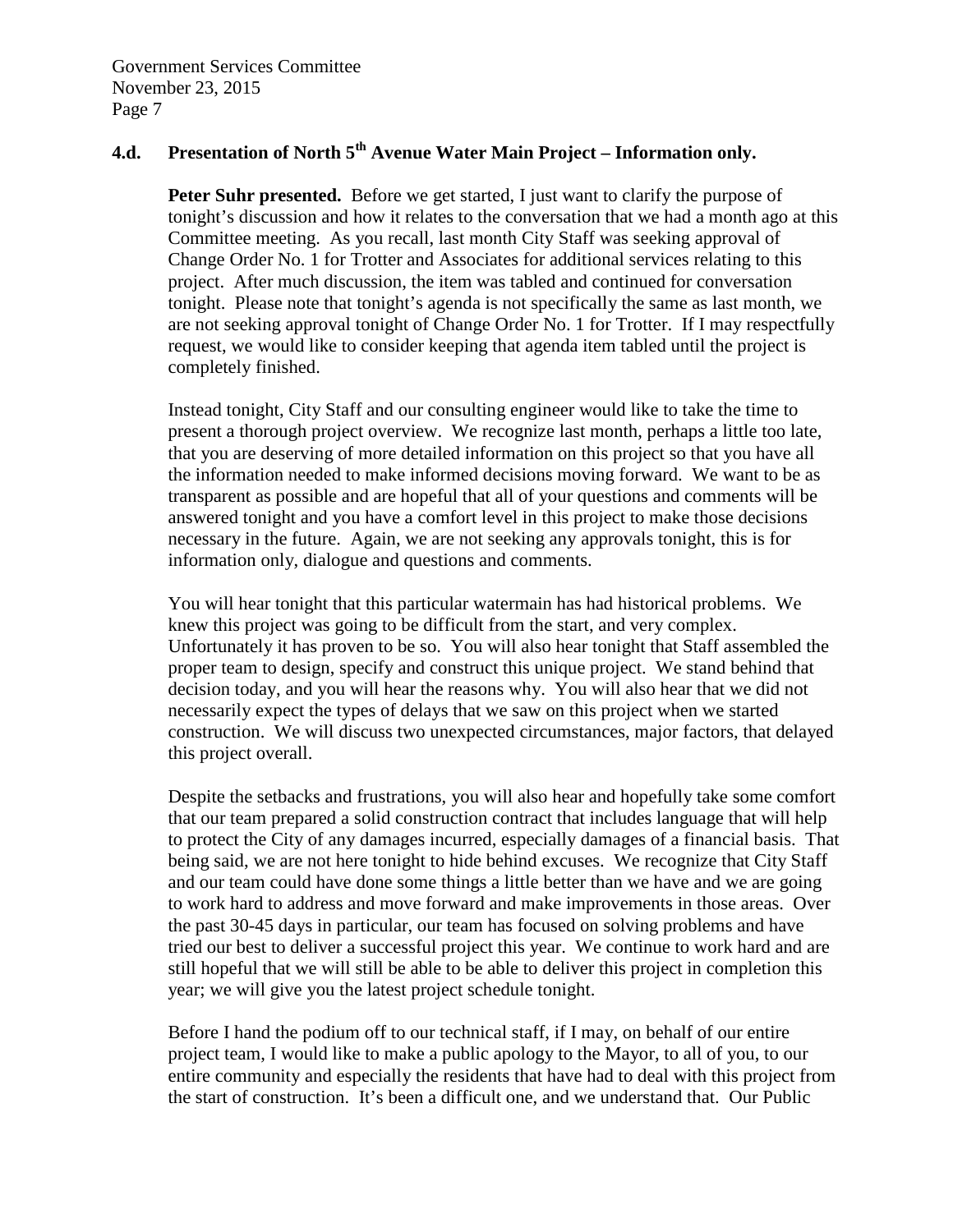> Works team always strives for better results on our projects and we apologize that we fell a little short on this project. With that, Karen is going to start the presentation and Scott Trotter is going to continue, and we are all here to answer your questions to make sure you are completely comfortable with the decisions that are being made on this project. Thank you.

Power Point presentation by Karen Young and Scott Trotter of Trotter and Associates, Inc.

We are looking to deliver this project with these estimated contract prices, we are continuing to get the project done and hope to have success for you in the future.

**Aldr. Gaugel**: This presentation wasn't included in our packet; is there a reason why? There is a lot of good information here that I would have liked to be able to pore over ahead of time.

**Mrs. Young**: We were trying to make sure we included the most up to date information and things have been changing frequently. I can certainly get this to you and moving forward will make sure to do that.

**Aldr. Gaugel**: Going back to earlier slides. You had accountability and accuracy in terms of the bidding process. One of the things you had on there was a Change Order rate below 1%. Now, the Change Order rate you are referring to in this case, you would be referring to Martam, is that correct? Not a Change Order to the Trotter Contract.

**Mrs. Young**: We are referring to the construction contracts, yes.

**Aldr. Gaugel**: How do you calculate that 1%?

**Mrs. Young**: I wasn't here during that time, but I know there were several projects they completed with the City over the course of time and that was taken into account looking at the historic percentage of Change Orders for City contracts.

**Aldr. Gaugel**: So that is more the number of Change Orders per the number of contracts? It's not a dollar figure. Can anyone else add some clarity to this?

**Mrs. Young**: The 1% would mean if a contract was completed, like if it was only 1% over the original contract amount is what I'm presuming that to me.

Aldr. Gaugel: It's not the number of Change Orders.

**Mrs. Young**: No, it's the dollar amount, so taking into account the contract, liquidated damages.

**Aldr. Gaugel**: And that is to the contractor that is performing the work, not Trotter, correct?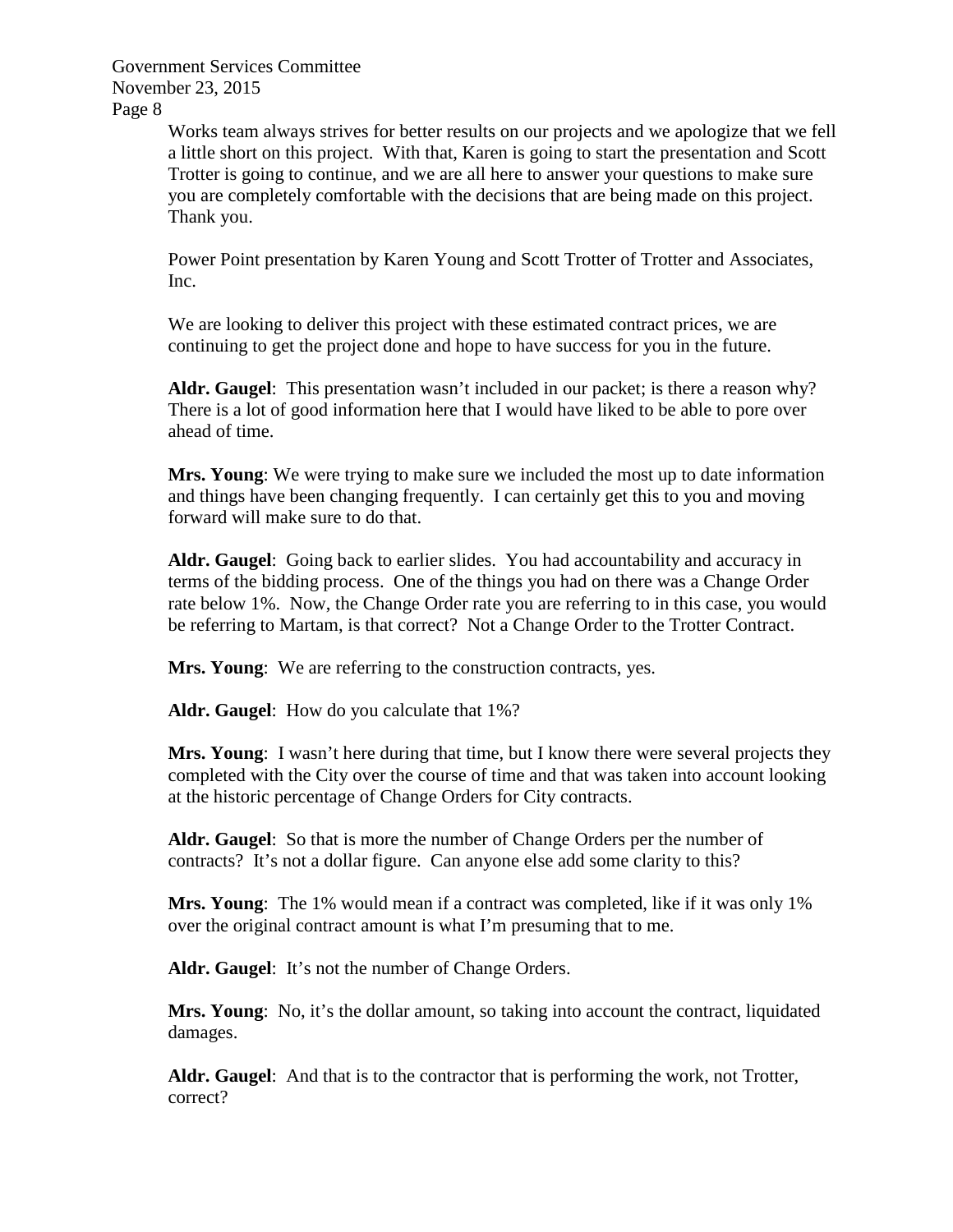**Mrs. Young**: I'm presuming that is, yes.

**Aldr. Gaugel**: The couplings; this still has me perplexed. Did we specify as a City to use that specific coupling?

**Mrs. Young**: It was a system that was designed based on those standards. There are standards in place that state you can use a mechanical fitting or you can use this HDPE fused fitting. It is an improved project that our team came up with the solution for, and yes, that is what we specified.

**Aldr. Gaugel**: Ok, so when the design was being done, the City specified that that had to be used, is that correct?

**Mrs. Young**: Yes.

**Aldr. Gaugel**: So now that it is now and all of those were taken out, what is the implication for the long term? I don't know that I understood the warranty that was explained. I heard one year and five year. Was the initial five year and now we have a one year warranty on that?

**Mrs. Young**: No, typically all projects are a one year guarantee. Switching to a mechanical type fitting that we switched to IS another system that can be used, it just is not the system we chose for this particular project, but it is a system that can be used. The reason we did that is because there were so many problems going on and the contractor wanted to make the City feel comfortable. We talked to all the manufacturers, we talked to the suppliers to gain knowledge to make sure, but Martam said they were there to guarantee to the product. They said we are switching, we know it's not what you initially wanted, but it is an approved system, and we want you, the City, to have a comfort level with that, therefore, we are going to provide you with a five year guarantee.

**Aldr. Gaugel**: Which is no change from what originally was proposed. The guarantee is the same as what was originally proposed?

**Mrs. Young**: No, all projects typically have a one year guarantee, so this is in addition to that. Now they are saying they are not going to give us a one year guarantee, they are giving us a five year guarantee. They have gone above and beyond, yes.

**Aldr. Gaugel**: There was a long gap between when Martam and their sub was ultimately taken off the project, in the July to August time frame. What kind of conversations were going on at that time? Because I know, firsthand, that there was not a lot of activity going on down Rt. 25 or Iroquois. What did the City have in terms of conversations with Martam and the sub as well as Trotter and the City and the sub? What was going on during that time frame because it seems like we lost two months and then panicked.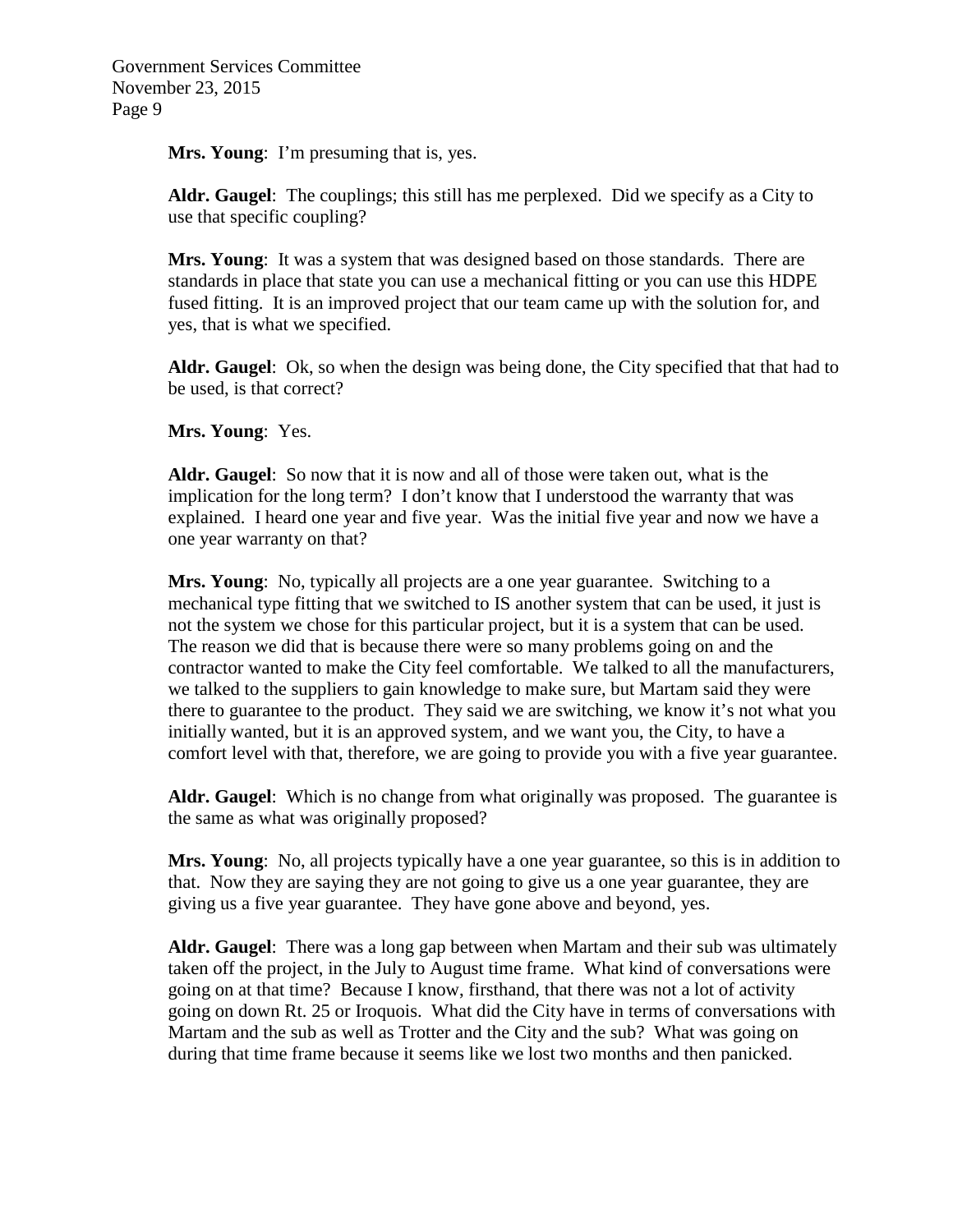> **Mrs. Young**: In terms of schedule, the subcontractor was on site through September. As you can see the subcontractor was working through the middle of August. This is where the critical point came. The subcontractor was behind; they had issues getting materials and that was on them, we can't control a contractor getting materials. By the time they got the materials, they got back on site to get it done and this is where we ended up experience the pressure test fails. August 27 was where that pressure test fail began, the subcontractor came out and replaced the three fitting locations at that point thinking it was a fluke. From that point to the third week of September, there were a lot of conversations going on. We were trying to figure out exactly what was going on with the material, we were contacting suppliers, we were having internal staff meetings, we were having meetings with the contractor and meeting with the consultants trying to figure out what the problem is. We specified the material, it's an improved material, it's being installed according to standard, they have certified installers, so during that time we were trying to make some determinations about we can and should do. We were having conversations with our legal counsel, John McGuirk trying to decide if we should pull them off the job completely and get another contractor. Then the solution came up with Martam saying that they were taking control of the job and starting to replace the fittings. While it might not seem like there were things going on, there was a lot going on behind the scene.

> **Aldr. Gaugel**: I understand from that point, but my question is even before that point because there was a considerable amount of time when there was little to no activity and if I heard you correctly, you said they were waiting for materials to arrive. Did we just buy that and say ok, let us know when it comes in and when you are going to start back up? Or did we actually do anything to facilitate getting the material and verify and talk to the suppliers to ensure that?

**Mrs. Young**: We were talking to not only the manufacturer, we were talking to the supplier, they were trying to talk to other contractors to pull from their current supply. The contractor bid the job and their job is to order those materials and say they are ready to go.

**Aldr. Gaugel**: Did they do that?

**Mrs. Young**: That is our understanding, yes.

**Aldr. Gaugel**: Did we verify that they did that?

**Mrs. Young**: We did get a lot of information from the supplier, yes.

**Aldr. Gaugel**: So they did do it when they said they were going to do it, or did they wait until three weeks into the process before they ordered it and realized it was unavailable?

**Mrs. Young**: From my understanding they ordered everything, it is our understanding also there is a shortage of this type of supply of material; it is not a product in which this manufacturer, we came to find out, has a substantial supply of.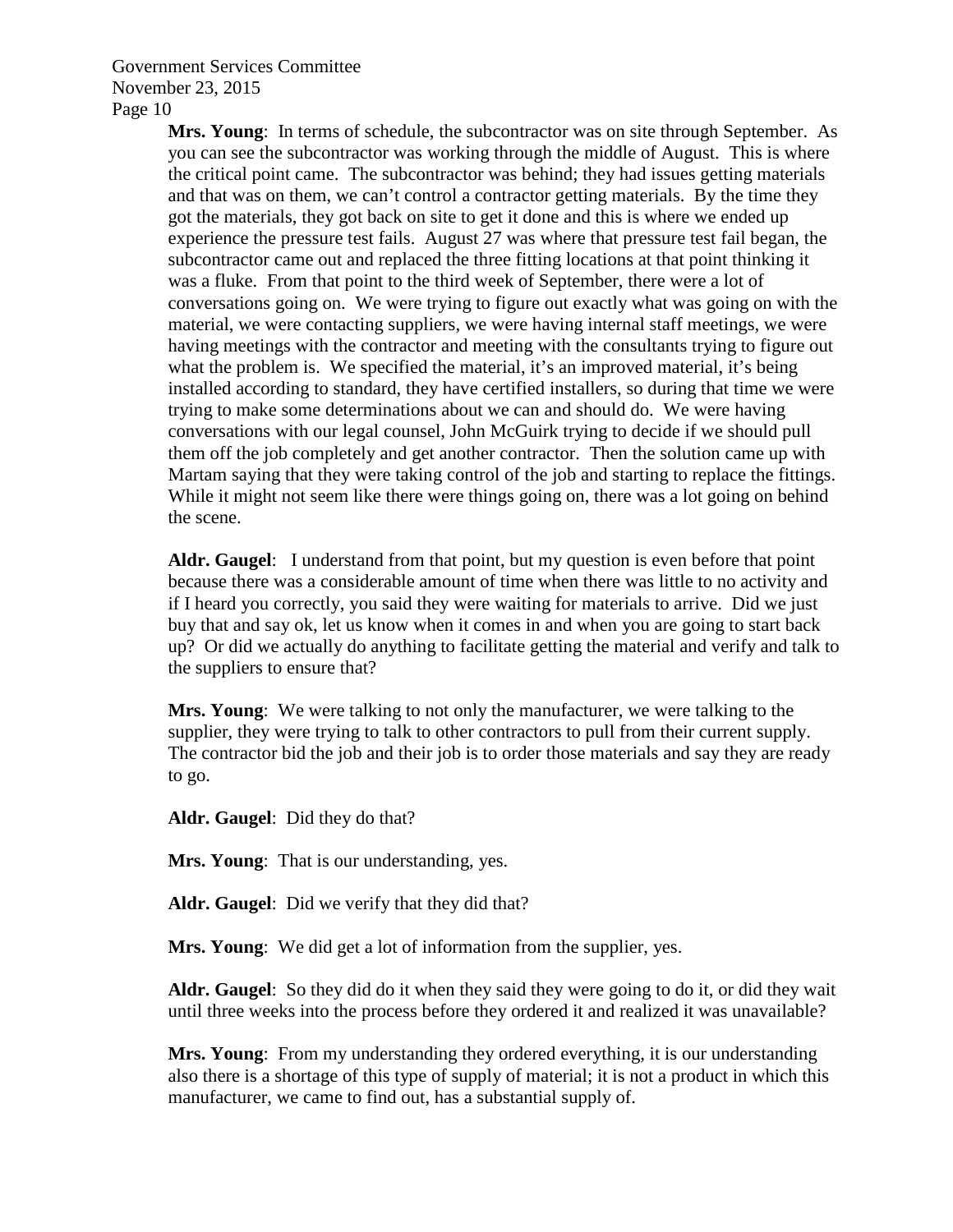> **Aldr. Gaugel**: Did we understand that going into the project or was that news to us when it wasn't coming in.

**Mrs. Young**: I was not aware of that being an issue, no.

**Aldr. Lemke**: Did all the couplings get replaced?

**Mrs. Young**: All the fittings were replaced; they re-excavated all those holes. They could have gone section by section to determine where there were failures, but Martam didn't have a comfort level and they wanted to ensure that the City had a project that would last long term and they felt this was the best solution in order to guarantee the work.

**Aldr. Lemke**: In the future, if we were able to use the HDPE would we use it with the mechanical couplings?

**Mrs. Young**: We definitely would have those conversations moving forward, yes. Right now we have no other projects proposed at this point utilizing this material.

**Aldr. Lemke**: We did also have some side streets that were done with the ductile iron, now knowing we have some soils, it would sound like to me that we would file off a chunk of the pipe and put in an anode to help ground each section of pipe. Is that being done?

**Mrs. Young**: All of these mechanical fittings that we put back in all include anode bags on every single location to protect that.

**Aldr. Lemke**: On the central part of the pipe, did the chlorination failure happen more than once? Is there a reason why it failed there and not in the other sections of pipe?

**Mrs. Young**: Unfortunately this happens, even when we did the Tyler Road project, you get random samples that don't pass so you have to isolate and either rechlorinate or reflush and get whatever is in the system out so it is part of the process. The most important thing is to make sure we have proper water quality.

**Aldr. Stellato**: Karen, this was a good explanation tonight. This is the first time it has been explained to me. Going forward, we can help up here with talking to residents if we have this information accessible. Plus, I would also recommend the Gant chart, maybe for the Tyler Road project, to have that posted on the website so a resident can check in and see how we are doing. To my point, I'm disappointed that we waited so long to address this. There was a lot of time that we could have been brought up to speed, and every time we do a project we learn from it, so I would like to say in this case going forward, I would like to use this opportunity to say how do we help you keep the residents better informed.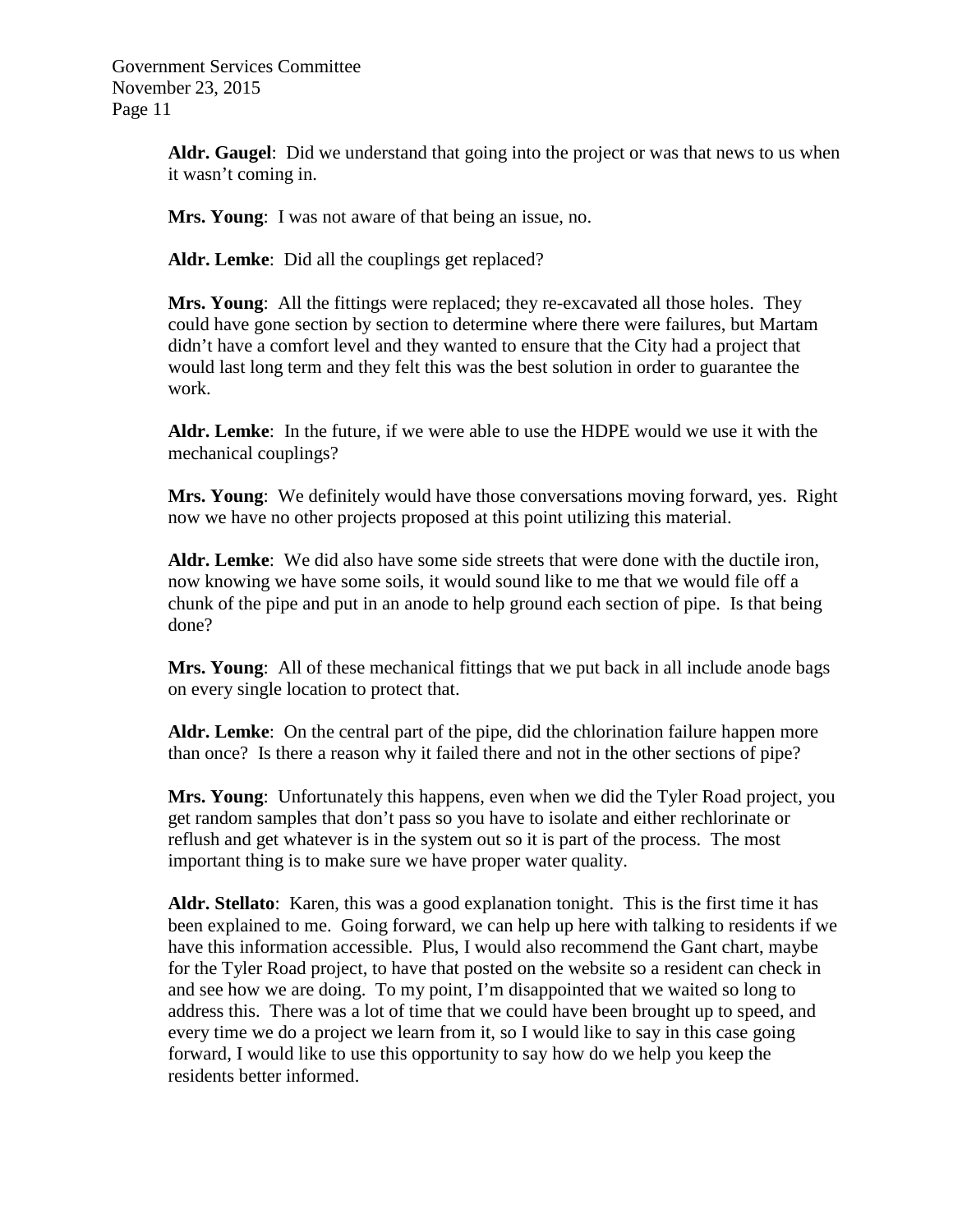> **Mrs. Young**: We have learned a lot through the process of this project and will be incorporating things moving forward.

**Aldr. Silkaitis**: On the fittings that failed; do we have the results of the engineering failure analysis?

**Mrs. Young**: We have not received those back yet, no. They were sent off to a third party lab and we have not seen the results of that yet.

**Aldr. Silkaitis**: I would like to see the results of that because obviously other municipalities must be using this system, so why is it we had a problem with it?

**Mrs. Young**: That is what we are trying to find out as well.

**Aldr. Silkaitis**: Basically all the problems we have had with this project are not really anything the City has done, is that correct?

Mrs. Young: Yes. Everything was specified correctly, it's a known system and a known product used in other communities. There is a northwest community that uses this product exclusively, so something is going on and we are going to find out what it is and report back to you.

**Aldr. Silkaitis**: Please go back to the last slide with the numbers. So what Trotter & Associates wants, their services are needed because of the problems with the Martam and their contractor?

**Mrs. Young**: Yes, we have Trotter out there on the City's behalf, especially with Martam having five crews at one point; we needed to have representation to protect the City to make sure the products there were installing were correct. We don't have the staff to be out there to that extent, so yes, for our project there was about 1,200 or 1,300 hours projected, about 50 hours a week. If the contractor had completed the construction in the time frame which was in the contract, we would have been well within the contract. When the contractor works extended hours and starts throwing in Sundays, these are well beyond what typical contract hours are. The liquidated damages are there and charged to a contractor to protect the City in situations like this.

**Aldr. Silkaitis**: I would like to see us go after Martam for the \$230,000 because we had to pay them BECAUSE of that.

**Mrs. Young**: That's what the \$364,000 is for.

**Aldr. Silkaitis**: I would like to see the \$230,000 above and beyond that. To me this is two separate issues, they were behind in time. To me, that's the \$3,000 per day. The \$230,000 is a completely separate issue that should be addressed with the company. I don't know if legally it's doable, but that's what I want.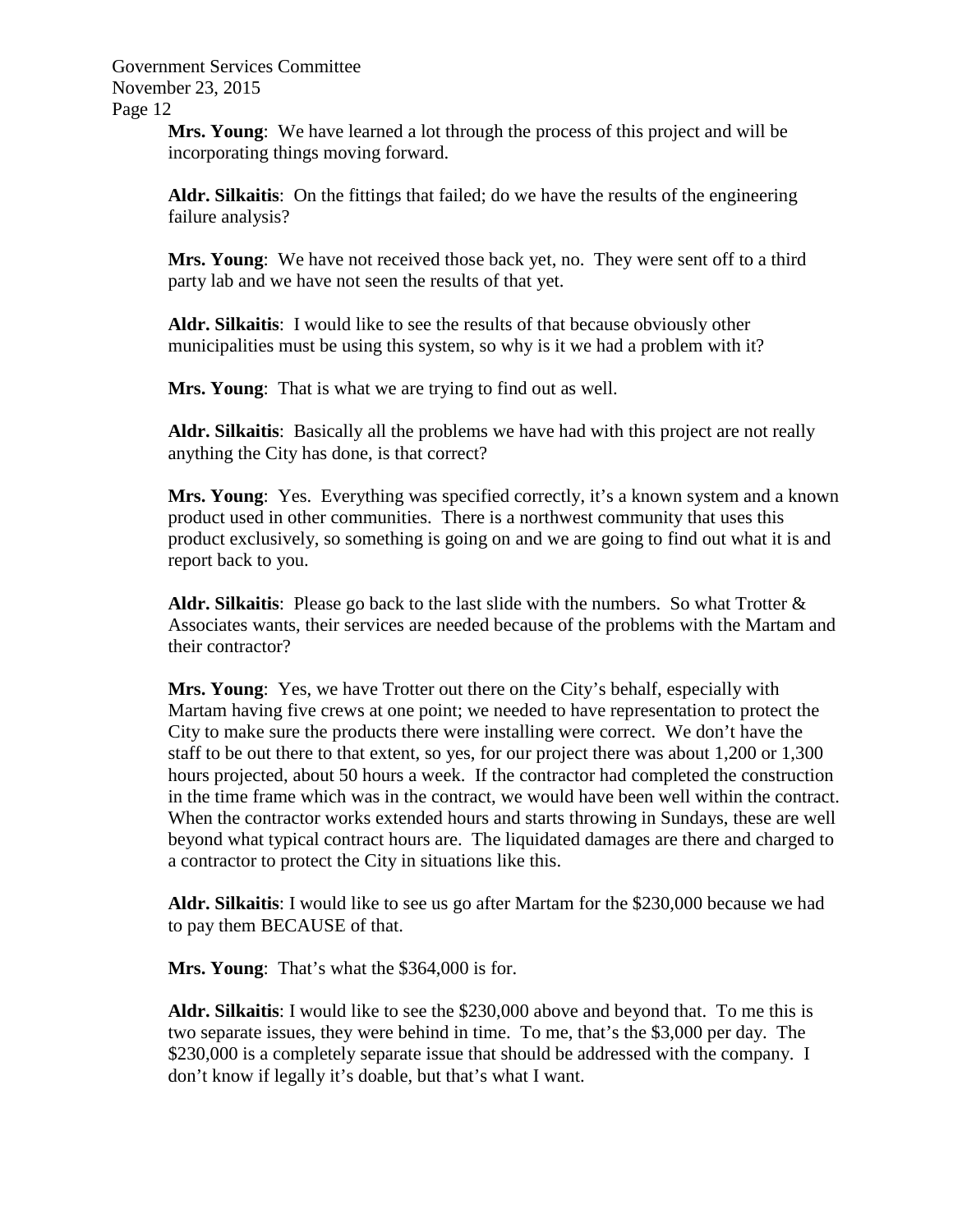> **Mrs. Young**: In talking with our attorney, the liquidated damages are there to recoup costs to the City which include additional time we could potentially be paying for Trotter to be out there.

**Aldr. Bancroft**: On the liquidated damage clause, it is a flat \$3,000 a day?

**Mrs. Young**: It started out for the first 15 days at \$1,500 and after that, \$3,000 per day.

**Aldr. Bancroft**: Has Martam accepted that?

**Mrs. Young**: Since the liquidated damages have been instituted, every week they are handed a letter that states to them as of that date, what we are incurring for liquidated damages. So every week they receive a letter showing the current dollar amount for that week.

**Aldr. Bancroft**: So they are on notice, but can they dispute the amount?

**Mrs. Young**: They can dispute anything they want, but it's in the contract. As soon as we approached liquidated damages, the first thing we did was get on the phone with our attorney to make sure we were secure and protected with the liquidated damages clause and he said we were.

**Aldr. Bancroft**: This is the City's position with respect to how the contract shakes out with Martam, but it's not necessarily closed out because the work isn't done yet and to the extent that they do have a response to the \$364,000, we haven't heard it yet.

**Mrs. Young**: I'm sure they will request it, that's all part of the negotiation of closing out a project. When we get to that point, we will present all that information and to through the process.

**Aldr. Bancroft**: I understand the liquidated damages provision and it may foreclose going after over and above, but I'm not sure we are done with that conversation.

**Aldr. Lemke**: Is restoration considered in with substantial completion. Will LD's apply on landscape restoration?

**Mrs. Young**: Those are conversations we will have to have moving forward.

**Aldr. Gaugel**: The contract that we have with Martam is a firm fixed price contract, is that correct?

**Mrs. Young**: It is all based on line items and unit prices.

**Aldr. Gaugel**: But it's a fixed cost, correct?

**Mrs. Young:** It's a unit price cost for those line items.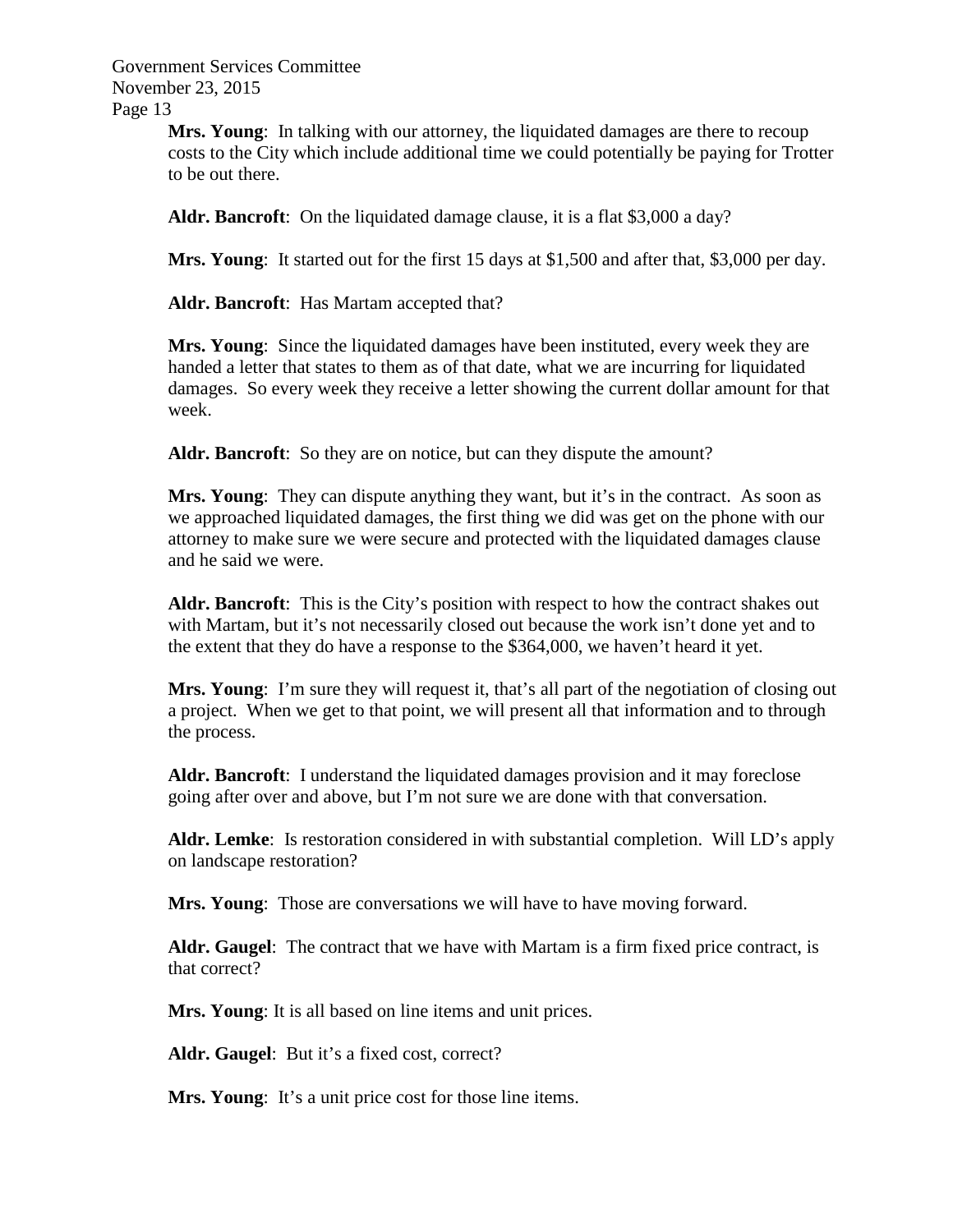> **Aldr. Gaugel**: The contract that we have with Trotter and Associates is a cost reimbursable meaning we reimburse them for whatever the incur, correct? So to my colleagues here, I would highly recommend that we look at these contracts a lot closer in the future when we are issuing cost reimbursable contracts because we are going to run into this exact scenario with a company like Trotter again. If the project isn't completed in time, his clock is going to keep on ticking because it is cost reimbursable whereas Martam, we have fixed cost per line item. I would suggest we look at that a lot closer the next time we award something major to avoid this exact scenario.

> The tradeoff is that we are going to pay more for a fixed price contract, but you know what the price is going to be at the end of the day. When the project is done, this is the cost. Maybe Trotter doesn't operate under that business model, but it should be within our discretion to look at these contracts a lot closer. Maybe the next time we bid something like this out, we can also ask for it to be bid both ways, cost reimbursable and fixed price and we can weigh the options. I doubt if we would have bid it out that way and Trotter would have bid on this, that we would have seen the price double.

> **Mrs. Young**: I understand where you are coming from, what I will tell you is that with any consultant, you make assumptions and assumptions are based on information. We had information on an estimate of time. Every contract we put out in terms of a construction contract, we utilize IDOT rates and determine the estimated time to complete a project. I think it would be unfair to a consultant to say that we anticipate it's going to be 1300 hours to complete a project, but if it goes 5,000 hours, we aren't going to pay you. I agree there are some things we definitely need to look at and have conversations moving forward, but at this point, what I can tell is that Trotters contract was based on the estimated amount of time that was realistic.

> **Aldr. Gaugel**: We would bid it out not on a time, but a scope of work until the job is completed. Rather than an estimate, we give them the scope of work and find out what it would cost for them to oversee the project – same as we do with Martam. In my opinion, we should be looking at the engineering firm in that same perspective; we should be saying what is the cost to do this from start to finish, regardless of the hours – tell them to estimate the hours, doesn't make a difference to us. Give them our schedule, and if we need to, bid it both ways; bid it as a cost reimbursable and bid it as a fixed price contract.

> **Mrs. Young**: We bid the project for Martam Construction with a contract schedule. The contractor agreed that they would complete it within the contract schedule. Trotter's price was quoted according to that project schedule and the contractor guaranteeing that they were going to meet that schedule. That's why we have liquidated damages. I understand there are some discussions moving forward.

> **Aldr. Gaugel**: To wrap this conversation up, Martam is incentivized with liquidated damages to finish on time. The contract with Trotter isn't the same, there is no incentive there to make sure the project gets done on time. His clock keeps running regardless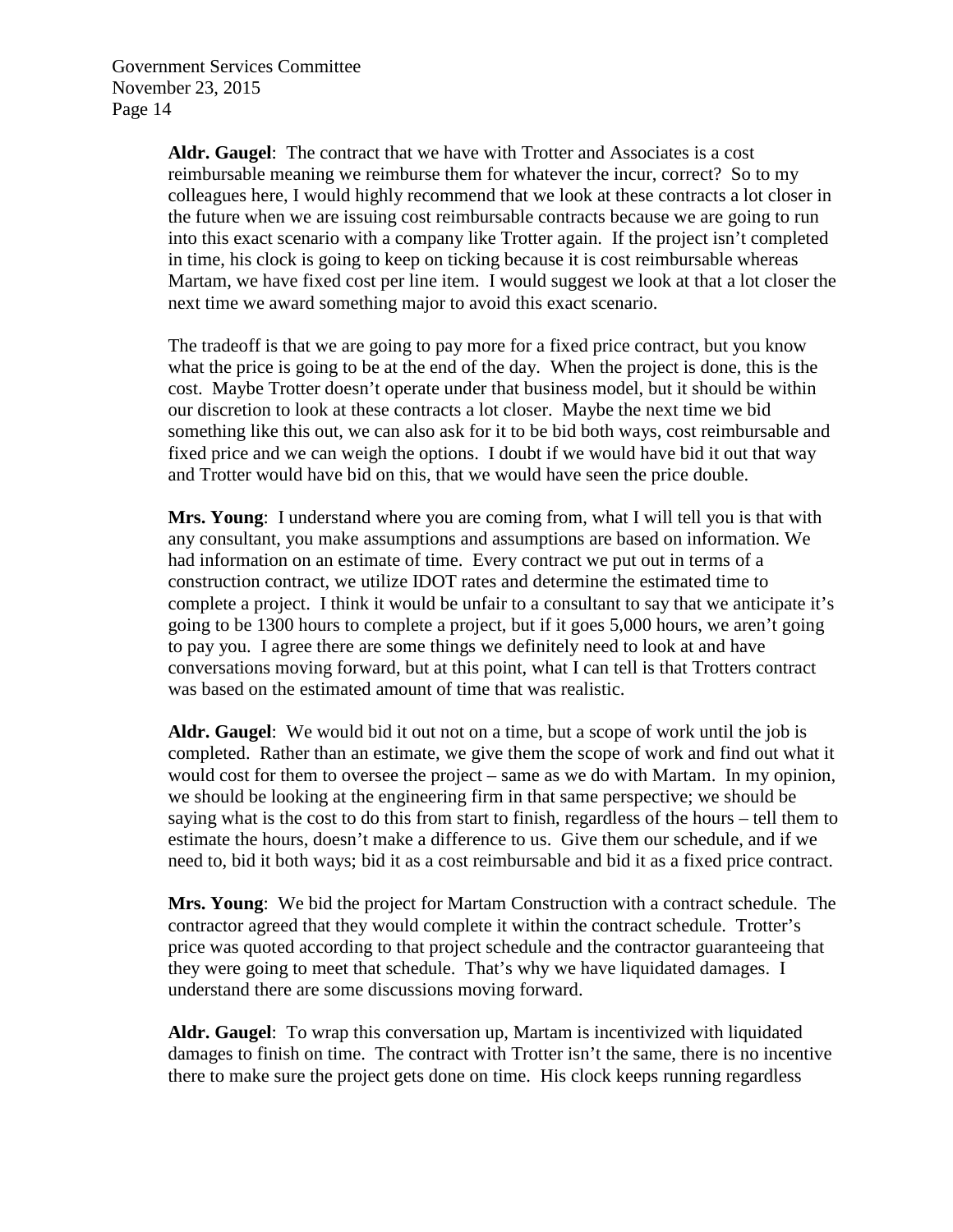> whether it goes well or poor. That's the perspective not for you, but for everybody up here, I think we need to seriously weight that in the future.

**Aldr. Lemke**: The only thing I would add is certainly if there was a lot of activity trying to correct this and you had an engineer on site, standing in your shoes, I don't have a problem with that. If I were looking at this nose to nose, I would say that I hope they weren't running the meter on us while the pipe wasn't being delivered and supply wasn't available. That's all I would look at.

**Aldr. Bessner**: How real is the \$364,000 in regard to liquidated damages?

**Mrs. Young**: That is the liquidated damages as of the completion date.

**Aldr. Bessner**: You made mention of possibly negotiating that at the end of the project. Are we talking 5 or 10% negotiations?

**Mrs. Young**: It's not uncommon for a contractor to reduce or request liquidated damages to be reduced, but the City has every right to not reduce it. That is within our negotiation that we can move forward; we will be working with the attorney and having conversations with staff. Right now, their contract states \$3,000 per day at this point. The contractor is on notice, he is fully aware. They can request is down to \$0 or they may not request anything. I think realistically most contractors try to request something, but that doesn't mean the City has to grant it.

**Aldr. Bessner**: Are you comfortable with that amount?

**Mrs. Young**: Typically is to cover what the damages are and we will certainly have to talk to our legal team regarding that.

**Chairman Turner**: Thank you, Karen. Very good presentation.

No further discussion.

## **4.e. Illinois Department of Public Health Commendation for Flouride Compliance – Information only.**

**John Lamb presented.** The City of St. Charles, along with all public water supplies in the State of Illinois, is required to treat the drinking water with Flouride and maintain the level within certain limits. Flouride in the drinking water has long been acknowledged as a benefit to the public and is considered by the Center for Disease Control as one of the 10 greatest public health achievements of the  $20<sup>th</sup>$  Century.

This year the City received a commendation from the IL Department of Public Health, the Illinois Environmental Protection Agency for compliance with this act. Specifically it is for the City meeting the Flouride limits for the last 20 years in a row, which is quite an accomplishment. There are approximately 420 communities in the state that Fluoridate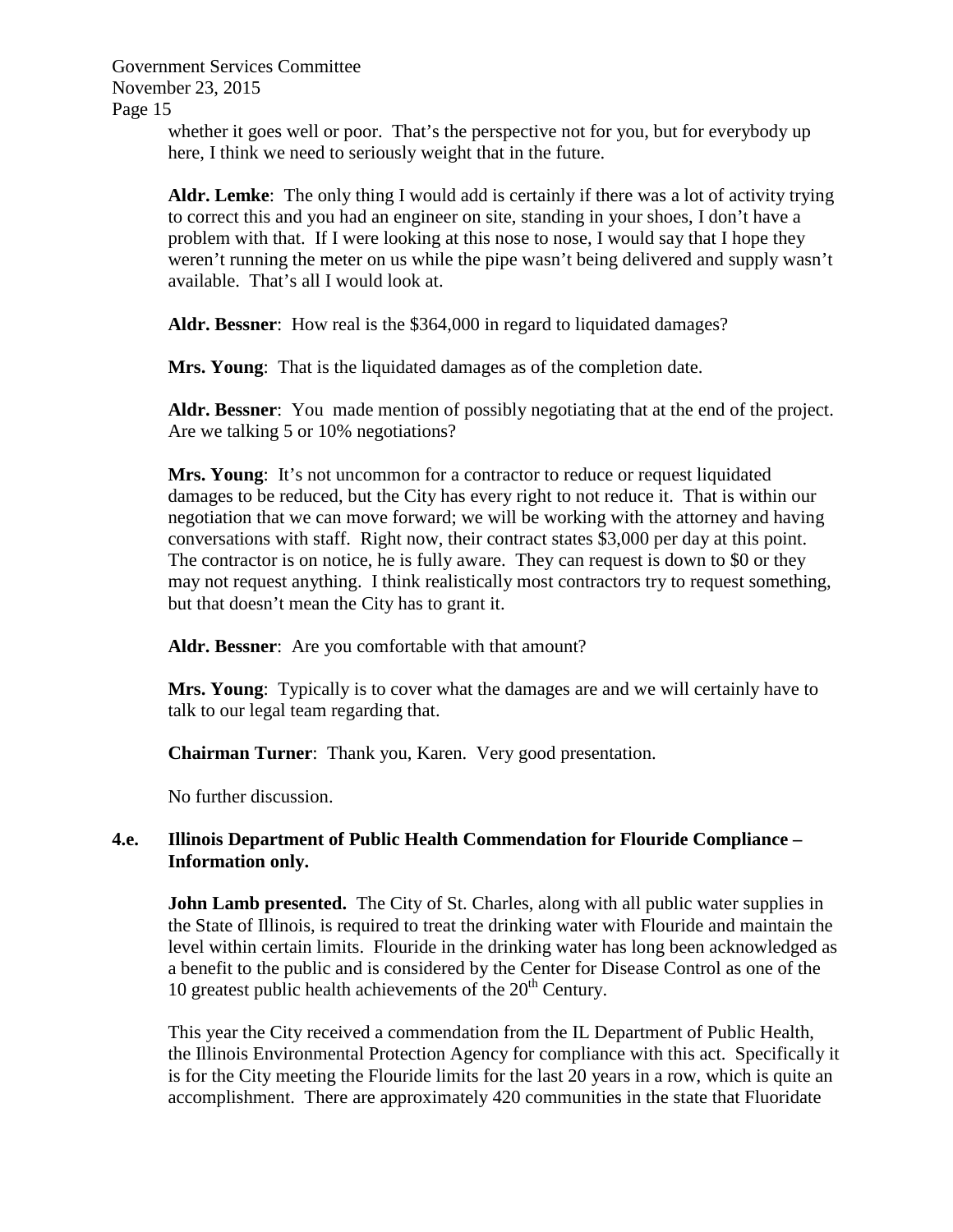Page 16

their water and the City of St. Charles is one of 60 who have received this award for 20 years of compliance.

I would like to mention the fact that this commendation is the result of our Water Division staff and our Laboratory staff who are responsible for taking these samples on a regular basis. We felt that this merited the Committee's attention.

No further discussion.

## **4.f. Recommendation to Waive the Formal Bid Procedure and approve a Purchase Order with Zimmerman Ford for Non-Stocked Automotive Parts and Vehicle Repairs.**

## **Aldr. Silkaitis abstained from this item.**

**AJ Reineking presented.** The City utilizes Ford vehicles for its light and medium duty applications including utility trucks, police squad cards, aerial lift trucks and pick-up trucks.Zimmerman Ford is our local Ford dealer and our preferred vendor to supply us with our Ford parts because of their availability and they stock most of our parts for same day pick up which allows us to keep our inventory relatively small and reduces our downtime on vehicles. They provide us with OEM parts which don't require any fabrication by our technicians. Prices across the Ford network are consistent from dealership to dealership. Zimmerman also offers diagnostic services beyond the capability of our shop.

This request is not a guaranteed contract, it's for an as needed parts and service basis. If there are no questions, Staff recommends waiving the formal bid procedure and approving an open PO with Zimmerman Ford for parts and repair services.

Aldr. Gaugel: Do we have a price sheet or price schedule of the parts that we use? Is there any agreed to pricing with this or is it strictly a blanket for \$40,000 to use as we need?

**Mr. Reineking**: It is a blanket.

**Aldr. Gaugel**: So when we purchase those parts, do we verify the price against other dealers or a parts shop like Thompson Auto Supply so that we know we aren't overpaying on an individual basis?

**Mr. Reineking**: It depends on the service; our techs will call and get three quotes for specialty repairs.

**Aldr. Gaugel**: From other vendors?

**Mr. Reineking**: From other dealers; if we go into a place like Thompsons there is no benchmark standard for getting the parts, so we don't know if we are going to get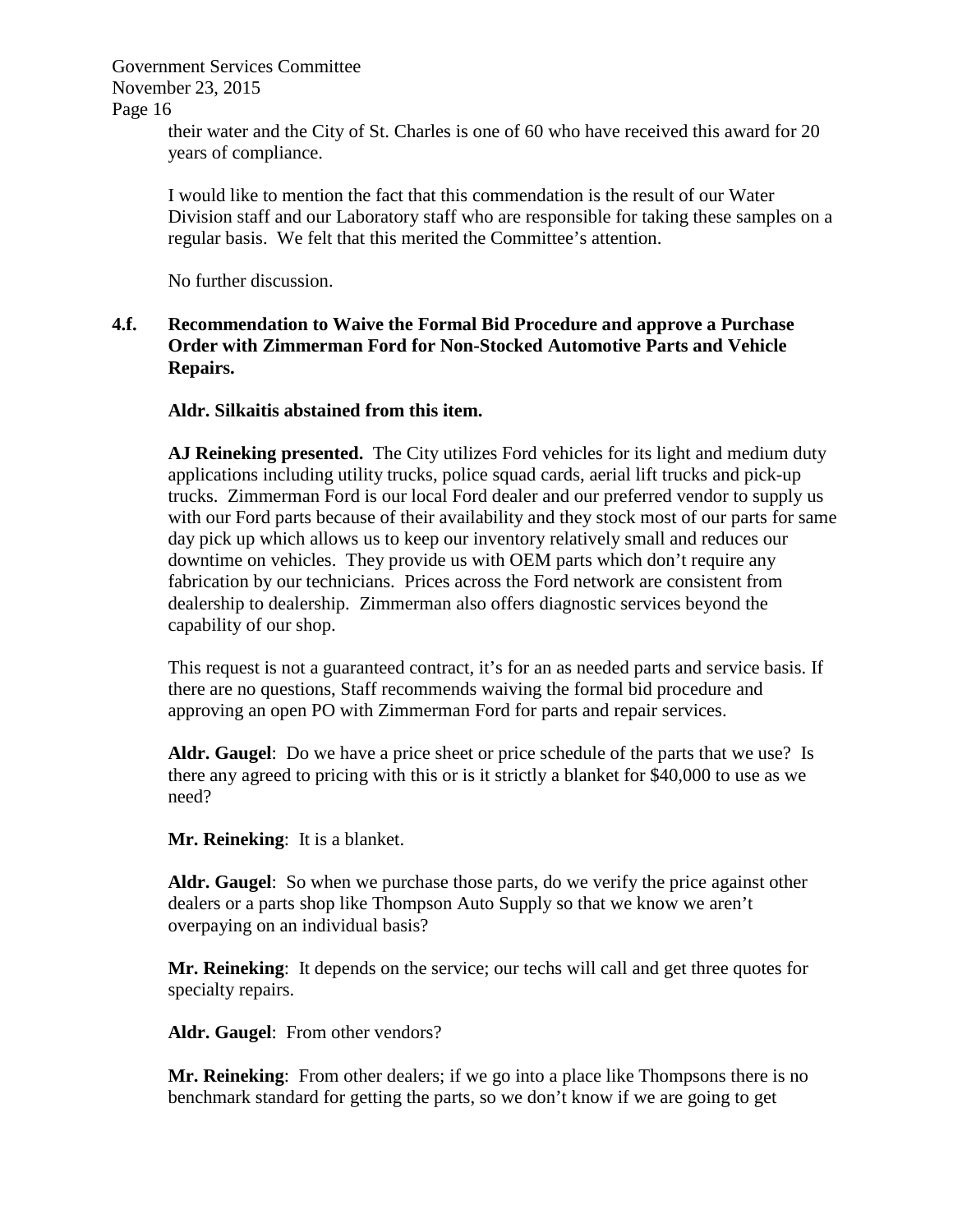> something that requires additional fabrication or not. So if we call to get quotes, we want OEM or OEM recommended parts.

**Aldr. Lemke**: Is there a response time specified?

**Mr. Reineking**: If they don't have it and can't get it, we start calling around to find it because that is inefficiency for our Fleet tech and loss of productivity for the end user, so it's in our best interest to get vehicles fixed as quickly as possible.

**Aldr. Lewis**: Are a lot of our vehicles still under warranty?

**Mr. Reineking**: If they are under warranty, we send them in for service rather than to try and get parts to repair in house.

**Aldr. Lewis**: Where are we at with those warranties? Are we pretty much all under warranty, or half and half?

**Mr. Reineking**: We are on top of when our warranties are due, and our Assistant Division Manager is well tuned in to when a vehicle comes in, if it's even questionable if it's under warranty, he is calling about it.

No further discussion.

Motioned by Aldr. Stellato, seconded by Aldr. Krieger. Approved by voice vote. **Motion carried**

### **5.a. Recommendation to approve the Kane County Fire Chiefs Fire Investigation Task Force Memorandum of Understanding and Authorization of the Mayor and City Clerk to Execute Same.**

**Kevin Christensen presented.** The Fire Department is currently a member of the Kane County Fire Chiefs Fire Investigation Task Force. The Task Force membership allows member agencies to request assistance in the form of Certified Fire Investigators for investigation which are of significant size or complexity. All the assistance, including training is provided to the department free of charge. All participating agencies must adopt the MOU and confirm that they are willing to provide investigators and will not expect reimbursement for their services when called out.

Fire Department Staff is recommending approval of the Task Force MOU and I would be glad to answer any questions.

No further discussion.

Motioned by Aldr. Stellato, seconded by Aldr. Krieger. Approved by voice vote. **Motion carried**